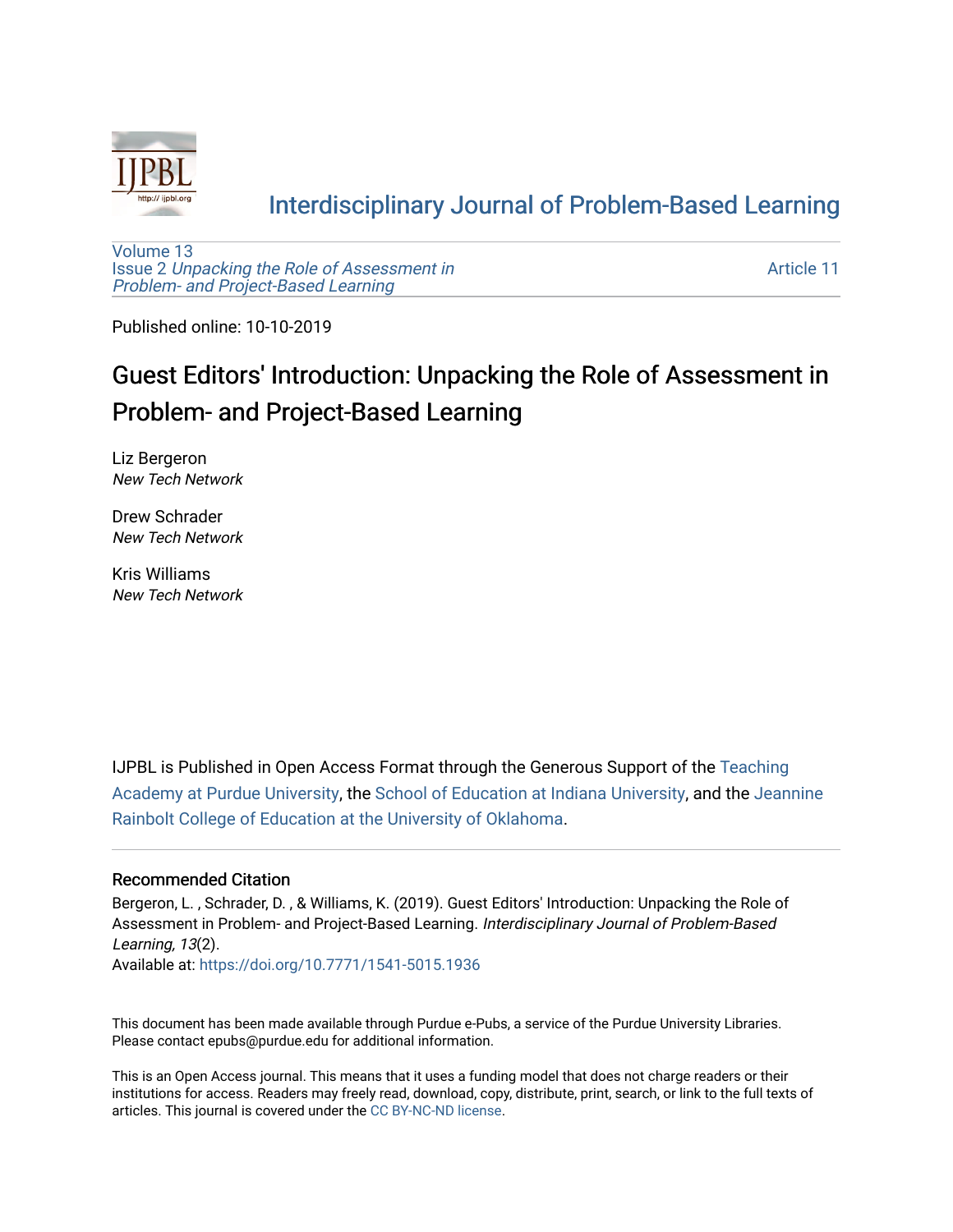## The Interdisciplinary Journal of PROBLEM-BASED LEARNING

### GUEST EDITORS' INTRODUCTION

# Unpacking the Role of Assessment in Problem- and Project-Based Learning

Liz Bergeron, Drew Schrader, and Kris Williams (New Tech Network)

Assessment is an integral aspect of teaching and learning, regardless of the pedagogy. Within problem-based learning (PBL) and project-based learning (PjBL) there are particularly unique challenges and opportunities related to assessment due to the specific elements of instructional design and the types of outcomes that are often targeted within PBL and PjBL classrooms.

As editors of this issue we drew extensively from our experience supporting PjBL in New Tech Network (NTN) schools. NTN schools engage in PjBL as the primary mode of instruction because of its ability to develop important lifelong learning outcomes while increasing student ownership and engagement in their learning. In our work with schools in the NTN, we often are asked how we view the role of assessment in PjBL classrooms. And we have learned that answering this question is not straightforward because we don't isolate assessment activities—NTN's approach to assessment is nicely captured by Gisselle Martin-Kniep and Joanne Picone-Zocchia (2009) in noting that "assessment is at its best when it is ongoing and most difficult to distinguish from the teaching that is occurring" (66).

Schools in the NTN pursue assessment for learning by making performance assessments in the context of inquirydriven projects and problems the primary mode of student assessment with an emphasis on disciplinary knowledge and thinking, agency, collaboration, and oral and written communication. Additionally, adults in the NTN schools regularly use artifacts from performance assessments to fuel professional conversations about expectations for quality and professional learning around effective instructional design and facilitation. These approaches to assessment require and develop a school-wide culture of inquiry, feedback, and growth.

The complexity that comes with the implementation of assessment in inquiry-based classrooms creates an opportunity for innovation across a wide range of potential practices. This special issue dives into several topics aimed at unpacking this complexity and highlighting learning that has resulted from those efforts. Consider the article "Performance Assessment Practice as Professional Development" by Svihla and Kubik, which describes how professional development structures were designed and implemented to support standardized, high-quality performance assessments (PAs) across four PjBL schools. Through the use of a PA "shell," teachers were able to more effectively focus on the planning, implementation, and evaluation of PA practices at their school sites. Additionally, in Mahmood and Jacob's teacher action research project documented in this special issue, we gain insight into assessment practices aimed at grading for growth using individual student progress as the structure for the rubric. In their article "Using Sliding Rubrics to Grade for Growth in a PBL Classroom to Motivate Struggling Learners," sliding rubrics are implemented in a PBL classroom as a way to motivate all learners and assess growth to inform learning. In another Voices from the Field submission, "The Role of Using Formative Assessments in Problem-Based Learning: A Health Sciences Education Perspective," educators Kelley, Fowlin, and Anderson discuss the challenges health science instructors encountered as they engaged pharmacy students with open-ended PBL as part of their third-year curriculum. Students struggled with the reality of more than one possible correct solution, and their paper shares the experience a group of instructional designers and health science subject matter experts had in working to better support students' problem solving in PBL through improved formative assessment.